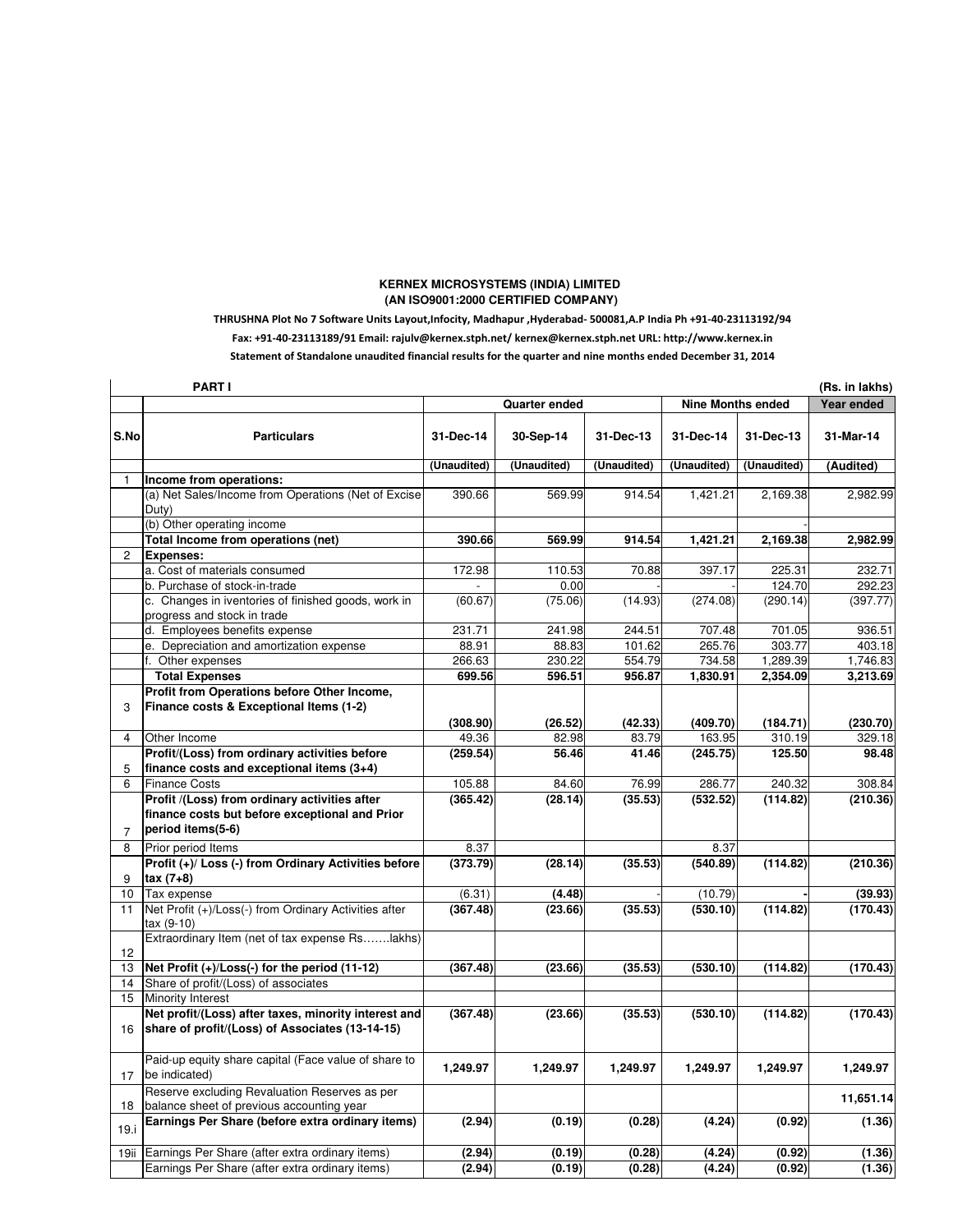| Part II      |                                               |                      |            |           |                             |           |            |  |
|--------------|-----------------------------------------------|----------------------|------------|-----------|-----------------------------|-----------|------------|--|
|              |                                               | <b>Ouarter</b> ended |            |           | <b>Nine Months Ended</b>    |           | Year ended |  |
| А.           | PARTICULARS OF SHAREHOLDING:                  | 31-Dec-14            | 30-Sep-14  | 31-Dec-13 | 31-Dec-14                   | 31-Dec-13 | 31-Mar-14  |  |
| $\mathbf{1}$ | Public shareholding                           |                      |            |           |                             |           |            |  |
|              | - Number of shares                            | 7536832              | 7536832    | 7729832   | 7536832                     | 7729832   | 7729832    |  |
|              | - Percentage of shareholding                  | 60.30%               | 60.30%     | 61.84%    | 60.30%                      | 61.84%    | 61.84%     |  |
| $\mathbf{2}$ | Promoters and Promoter group Shareholding**   |                      |            |           |                             |           |            |  |
|              | a) Pledged/Encumbered                         |                      |            |           |                             |           |            |  |
|              | -Number of Shares                             | 225000               | 225000     | 225000    | 225000                      | 225000    | 225000     |  |
|              | -Percentage of Shares<br>(as a % of the total |                      |            |           |                             |           |            |  |
|              | shareholding of                               | 4.53%                | 4.53%      | 4.72%     | 4.53%                       | 4.72%     | 4.72%      |  |
|              | Promoter and Promoter group)                  |                      |            |           |                             |           |            |  |
|              | -Percentage of Shares(as a % of the total     |                      |            |           |                             |           |            |  |
|              | sharecapital of                               | 1.80%                | 1.80%      | 1.80%     | 1.80%                       | 1.80%     | 1.80%      |  |
|              | the Company)                                  |                      |            |           |                             |           |            |  |
|              | b) Non-encumbered                             |                      |            |           |                             |           |            |  |
|              | -Number of Shares                             | 4737823              | 4737823    | 4544823   | 4737823                     | 4544823   | 4544823    |  |
|              | -Percantage of Shares(as a % of the total     |                      |            |           |                             |           |            |  |
|              | shareholding of                               | 95.47%               | 95.47%     | 95.28%    | 95.47%                      | 95.28%    | 95.28%     |  |
|              | Promoter and Promoter group                   |                      |            |           |                             |           |            |  |
|              | -Percantage of Shares(as a % of the total     |                      |            |           |                             |           |            |  |
|              | sharecapital of                               | 37.90%               | 37.90%     | 36.36%    | 37.90%                      | 36.36%    | 36.36%     |  |
|              | the Company                                   |                      |            |           |                             |           |            |  |
|              | <b>Particulars</b>                            |                      |            |           | 3 months ended (dd/mm/yyyy) |           |            |  |
| <b>B.</b>    | <b>INVESTOR COMPLAINTS:</b>                   |                      |            |           |                             |           |            |  |
|              | Pending at the beginning of the quarter       | $\bf{0}$             |            |           |                             |           |            |  |
|              | Received during the quarter                   | $\bf{0}$             |            |           |                             |           |            |  |
|              | Disposed during the Quarter                   | $\bf{0}$             |            |           |                             |           |            |  |
|              |                                               | $\bf{0}$             |            |           |                             |           |            |  |
|              | Remaining unresolved at the end of Quarter    |                      | <b>NIL</b> |           |                             |           |            |  |